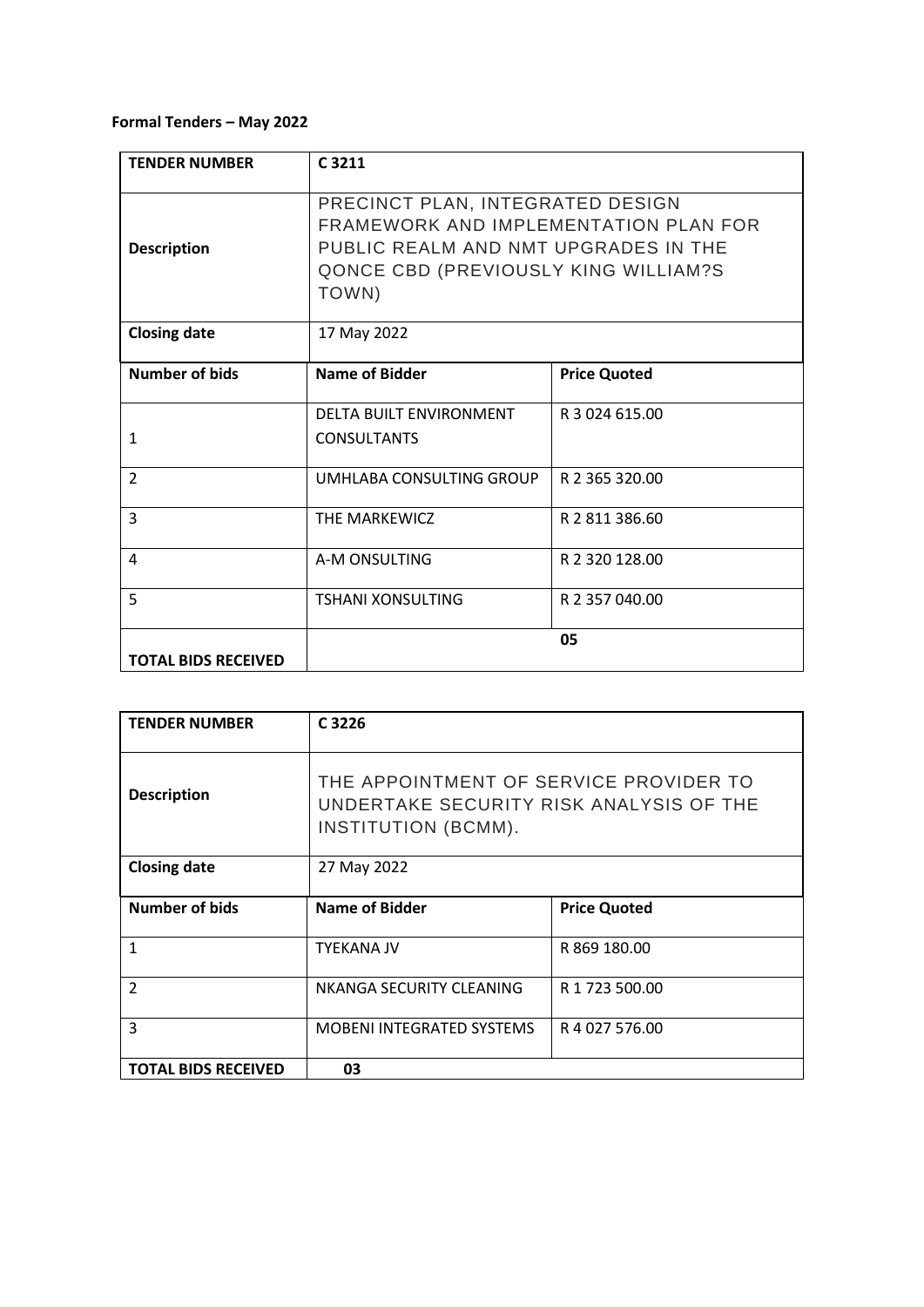| <b>TENDER NUMBER</b>       | C 3209                                                                                                                                                              |                     |
|----------------------------|---------------------------------------------------------------------------------------------------------------------------------------------------------------------|---------------------|
| <b>Description</b>         | SUPPLY AND DELIVERY OF 35 BODY WORN<br><b>CAMERAS &amp; ACCESSORIES INCLUDING A</b><br><b>MAINTENANCE PLAN FOR TRAFFIC &amp; LAW</b><br><b>ENFORCEMENT OFFICERS</b> |                     |
| <b>Closing date</b>        | 27 May 2022                                                                                                                                                         |                     |
| <b>Number of bids</b>      | Name of Bidder                                                                                                                                                      | <b>Price Quoted</b> |
| 1                          | <b>MH COMMUNICATIONS</b>                                                                                                                                            | R 233 812.25        |
| $\overline{2}$             | MERIGATA                                                                                                                                                            | R 524 930.70        |
| 3                          | <b>TARGET LINE</b>                                                                                                                                                  | R 555 409.70        |
| <b>TOTAL BIDS RECEIVED</b> | 03                                                                                                                                                                  |                     |

| <b>TENDER NUMBER</b>       | C <sub>3221</sub>                                                                                                                                     |                     |
|----------------------------|-------------------------------------------------------------------------------------------------------------------------------------------------------|---------------------|
| <b>Description</b>         | APPOINTMENT OF SERVICE PROVIDER TO<br>SUPPLY, DELIVER, INSTALL AND SET UP A<br>CULINARY EQUIPMENT AT SEKUNJALO<br><b>INCUBATION HUB IN MOUNT COKE</b> |                     |
| <b>Closing date</b>        | 27 May 2022                                                                                                                                           |                     |
| Number of bids             | Name of Bidder                                                                                                                                        | <b>Price Quoted</b> |
| 1                          | <b>MABULA TRADING ENTERPRISE</b>                                                                                                                      | R 1 006 808.35      |
| $\mathcal{P}$              | DAMFIN GENERAL TRADING                                                                                                                                | R 1 007 400.00      |
| <b>TOTAL BIDS RECEIVED</b> | 02                                                                                                                                                    |                     |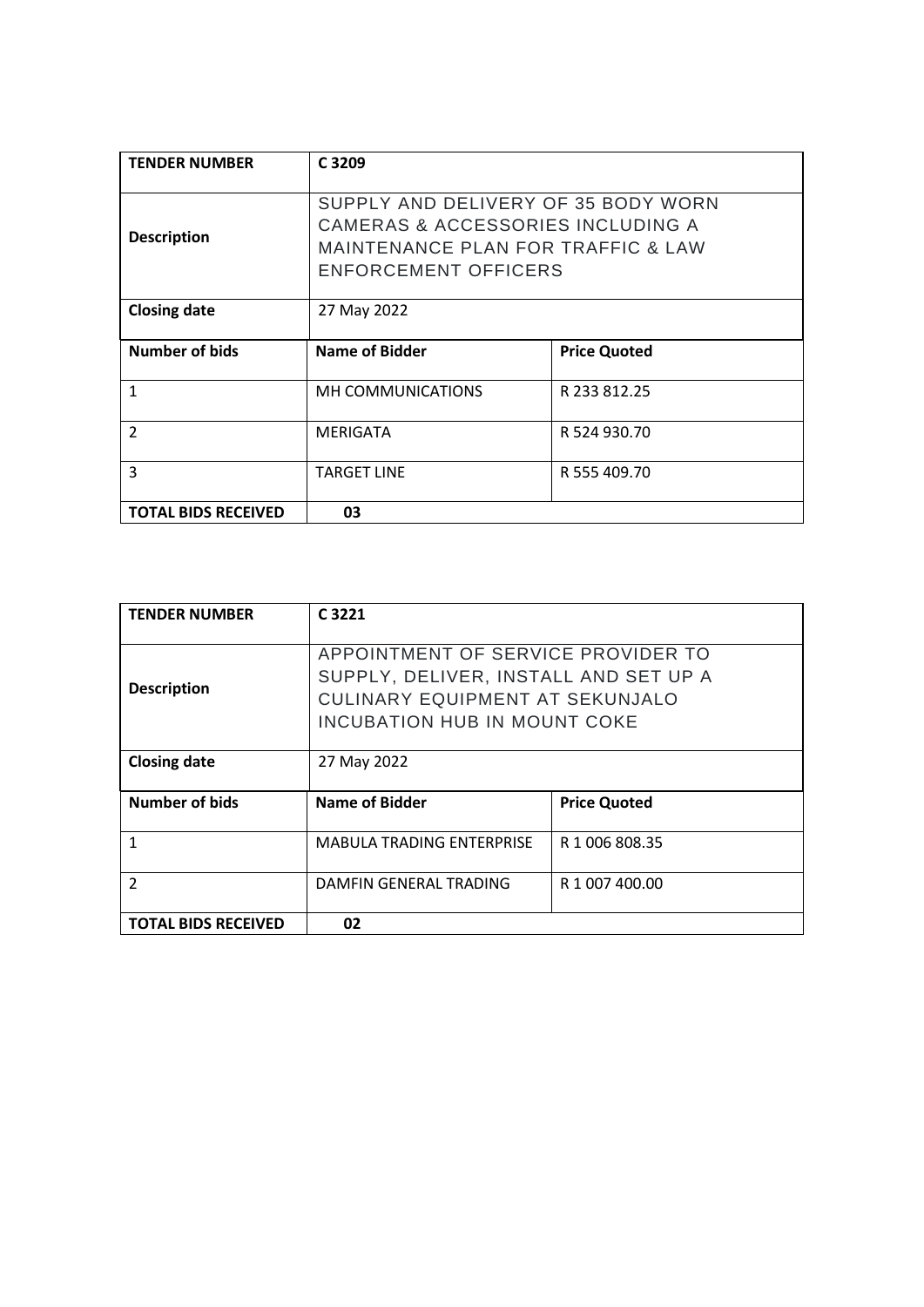| <b>TENDER NUMBER</b>       | C 3218                                                                                                                          |                     |
|----------------------------|---------------------------------------------------------------------------------------------------------------------------------|---------------------|
| <b>Description</b>         | SUPPLY, DELIVERY AND INSTALLATION OF OFFICE<br>FURNITURE FOR THE DIRECTORATE OF HEALTH,<br>PUBLIC SAFETY AND EMERGENCY SERVICES |                     |
| <b>Closing date</b>        | 27 May 2022                                                                                                                     |                     |
| <b>Number of bids</b>      | <b>Name of Bidder</b>                                                                                                           | <b>Price Quoted</b> |
| 1                          | <b>MERIGATA TRADING</b>                                                                                                         | R 789 933.39        |
| $\overline{2}$             | <b>ILIZWE SUPPLIERS</b>                                                                                                         | R 506 705 .81       |
| 3                          | <b>EPITOMELY</b>                                                                                                                | R492000.00          |
| 4                          | <b>INSIGHT OFFICE FURNITURE</b>                                                                                                 | R 560 119.00        |
| 5                          | <b>THUTHUKA</b>                                                                                                                 | R 455 610.45        |
| <b>TOTAL BIDS RECEIVED</b> | 05                                                                                                                              |                     |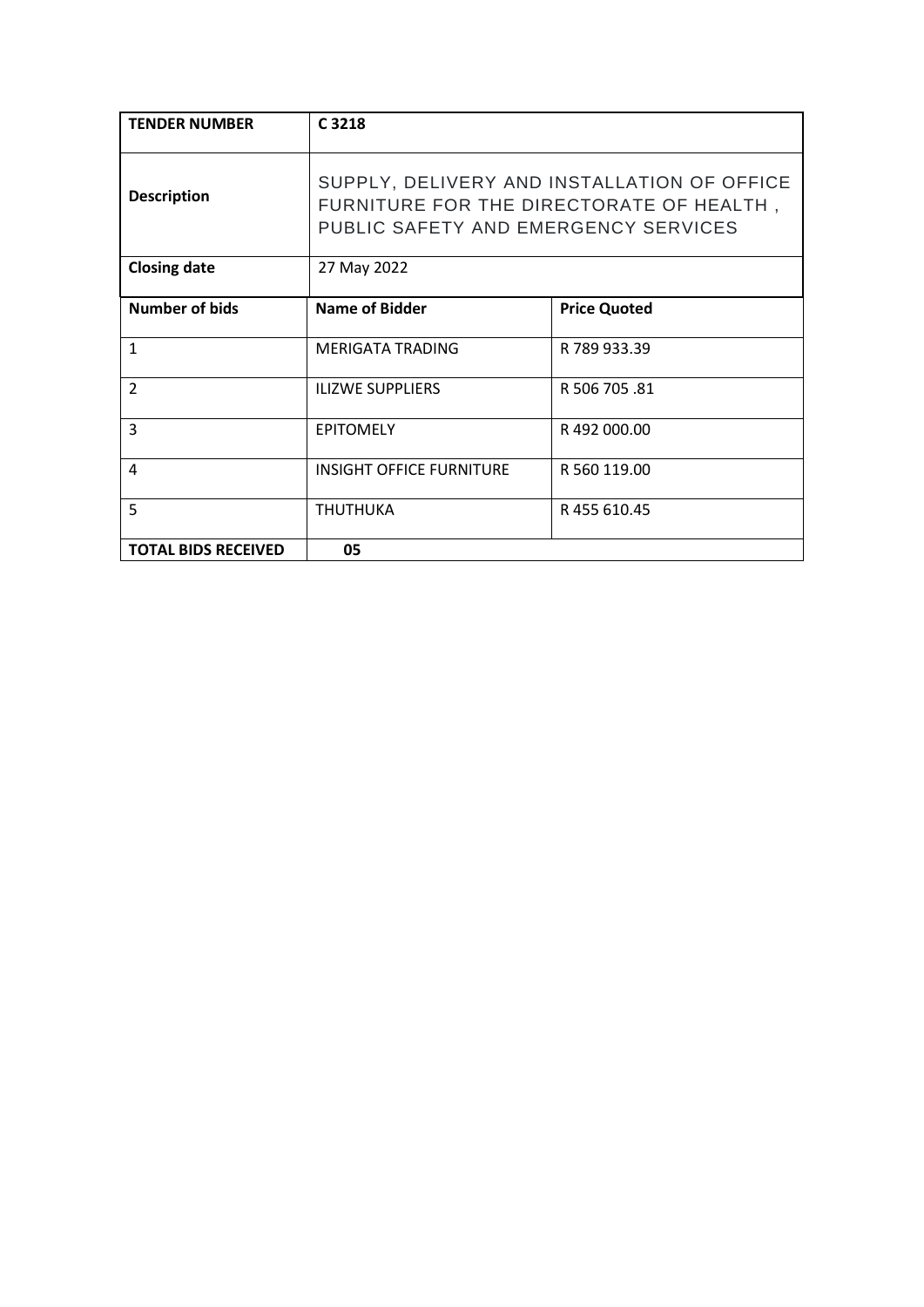| <b>TENDER NUMBER</b>       | BCMM/DDP/ARCH/1525/2021                                                    |                                                                                                                           |
|----------------------------|----------------------------------------------------------------------------|---------------------------------------------------------------------------------------------------------------------------|
| <b>Description</b>         | CONVERSION OF NU 6 MDANTSANE SCM BUILDING<br>INTO MUNICIPAL HEALTH OFFICES |                                                                                                                           |
| <b>Closing date</b>        | 27 May 2022                                                                |                                                                                                                           |
| <b>Number of bids</b>      | <b>Name of Bidder</b>                                                      | <b>Price Quoted</b>                                                                                                       |
| 1                          | <b>MLONYENI</b>                                                            | R 2 514 279.50                                                                                                            |
| $\overline{2}$             | T MEJANE BUILDING                                                          | R 2 773 499.50                                                                                                            |
| 3                          | <b>ZKS PROJECTS</b>                                                        | R 3 233 019.86                                                                                                            |
| 4                          | <b>ONU INVESTMENTS</b>                                                     | NO TOTAL BID PRICES                                                                                                       |
| 5                          | <b>BELLSTONE</b>                                                           | R 3 509 119.69                                                                                                            |
| 6                          | <b>HANDSOME T</b>                                                          | R 3 306 60.00                                                                                                             |
| $\overline{7}$             | HASILLE INVESTEMENT                                                        | R 2 690 299.13                                                                                                            |
| 8                          | <b>KAYLEX</b>                                                              | R 3 743 861.01                                                                                                            |
| 9                          | <b>MAGS PROJECTS</b>                                                       | R 3 233 281.18                                                                                                            |
| 10                         | AMABHAYI                                                                   | R 3 013 820.79                                                                                                            |
| 11                         | RENOMA CONSTRUCTION                                                        | R 3 367 697.95                                                                                                            |
| 12                         | <b>ALOMNA</b>                                                              | R 6 185 187.02                                                                                                            |
| 13                         | <b>KHOLSA PROJECTS</b>                                                     | R 3 253 285.72 (THREE MILLION<br>TWO HUNDRED & FIFTY THREE<br><b>RANDS TWO HUNDRED &amp; EIGHTY</b><br>FIVE RAND)IN WORDS |
| 14                         | <b>MDJ</b>                                                                 | R 3 713 022.75                                                                                                            |
| 15                         | <b>LWETHU PROJECTS</b>                                                     | R 3 304 455.27                                                                                                            |
| 16                         | SA PROFESSIONAL GROUP                                                      | R 2 587 884.81                                                                                                            |
| 17                         | <b>IKAMVA ENTERPRISE</b>                                                   | R 2 845 335.75                                                                                                            |
| 18                         | <b>BILLYCON HOLDINGS</b>                                                   | R 2 999 200.00                                                                                                            |
| <b>TOTAL BIDS RECEIVED</b> | 18                                                                         |                                                                                                                           |